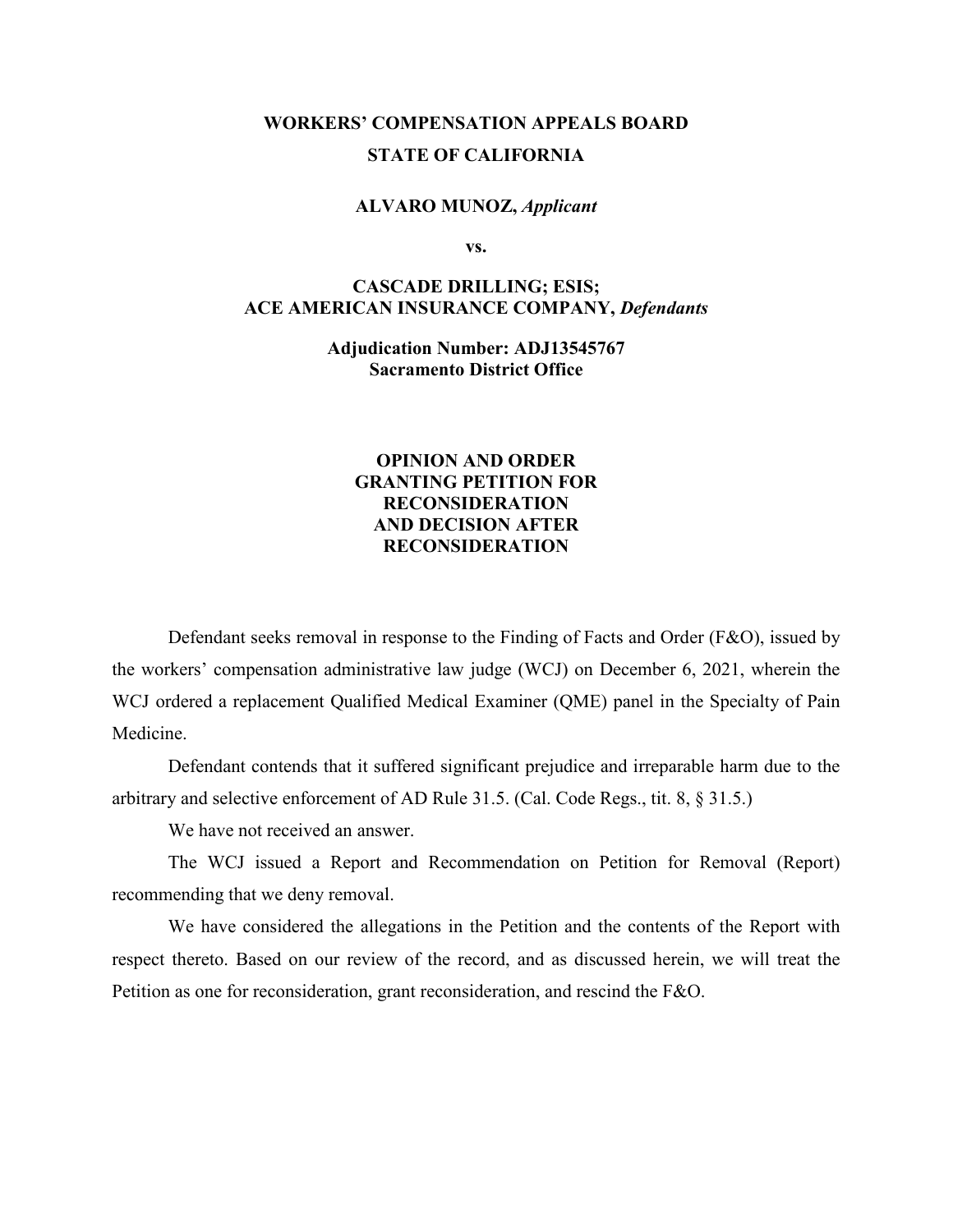#### **BACKGROUND**

Applicant claimed injury to various body parts, including his right wrist and right upper extremity, while employed by defendant as a driller helper on February 4, 2020.

On March 9, 2021, QME Stuart Rubin, MD, MPH served an initial report. (Minutes of Hearing and Summary of Evidence (MOH/SOE), December 2, 2021 trial, Exhibit AA - QME report by Dr. Stuart Rubin dated January 14, 2021 with Proof of Service dated March 9, 2021.)

On March 9, 202[1](#page-1-0), applicant objected to the late reporting of QME Dr. Rubin.<sup>1</sup> (MOH/SOE, December 2, 2021 trial, Exhibit CC - Applicant's objection letter to QME report, dated March 9, 2021.)

On March 11, 2021, applicant filed a request for a new QME panel. (MOH/SOE, December 2, 2021 trial, Exhibit BB - Replacement Panel Request by applicant dated March 16, 2021.)

On September 15, 2021, the matter was ordered taken off calendar without a hearing. The minutes state "UR approved a surgical consultation for applicant on 08/25/2021. The matter is not ripe for settlement." (Minutes, served September 17, 2021, p. 1.)

On September 17, 2021, defendant filed a declaration of readiness to proceed (DOR). The disputed issue was identified as: PQME STATUS. (DOR, September 17, 2021, p. 7.) The DOR also states in pertinent part:

> Applicant served 3/9/21 objection to untimely PQME Rubin report, dated 1/14/21 and served 3/9/21, and petitioned for replacement. Defendants contend applicant waived replacement due to untimely objection per reg 31.5.(a)(12). No action, to date, by medical unit on 3/16/21 petition. Issue raised and discussed, with no resolution, at 9/15/21 MSC but WCJ required new DOR. Board assistance is required. (DOR, September 17, 2021, p. 7.)

On December 2, 2021, the parties proceeded to trial. The disputed issue was identified as: whether applicant is entitled to a replacement QME panel per Rule 31.5(a)(12). (MOH/SOE, December 2, 2021 trial, p. 2.)

The WCJ adopted the parties' stipulations and made the following findings of fact:

1. The following stipulations of the parties are herein adopted as findings of fact:

<span id="page-1-0"></span> $<sup>1</sup>$  The record does not contain a proof of service for the letter objection so we cannot ascertain the date or method of</sup> service, but the parties stipulate that it was served on March 9, 2021, so we do not consider the issue of service.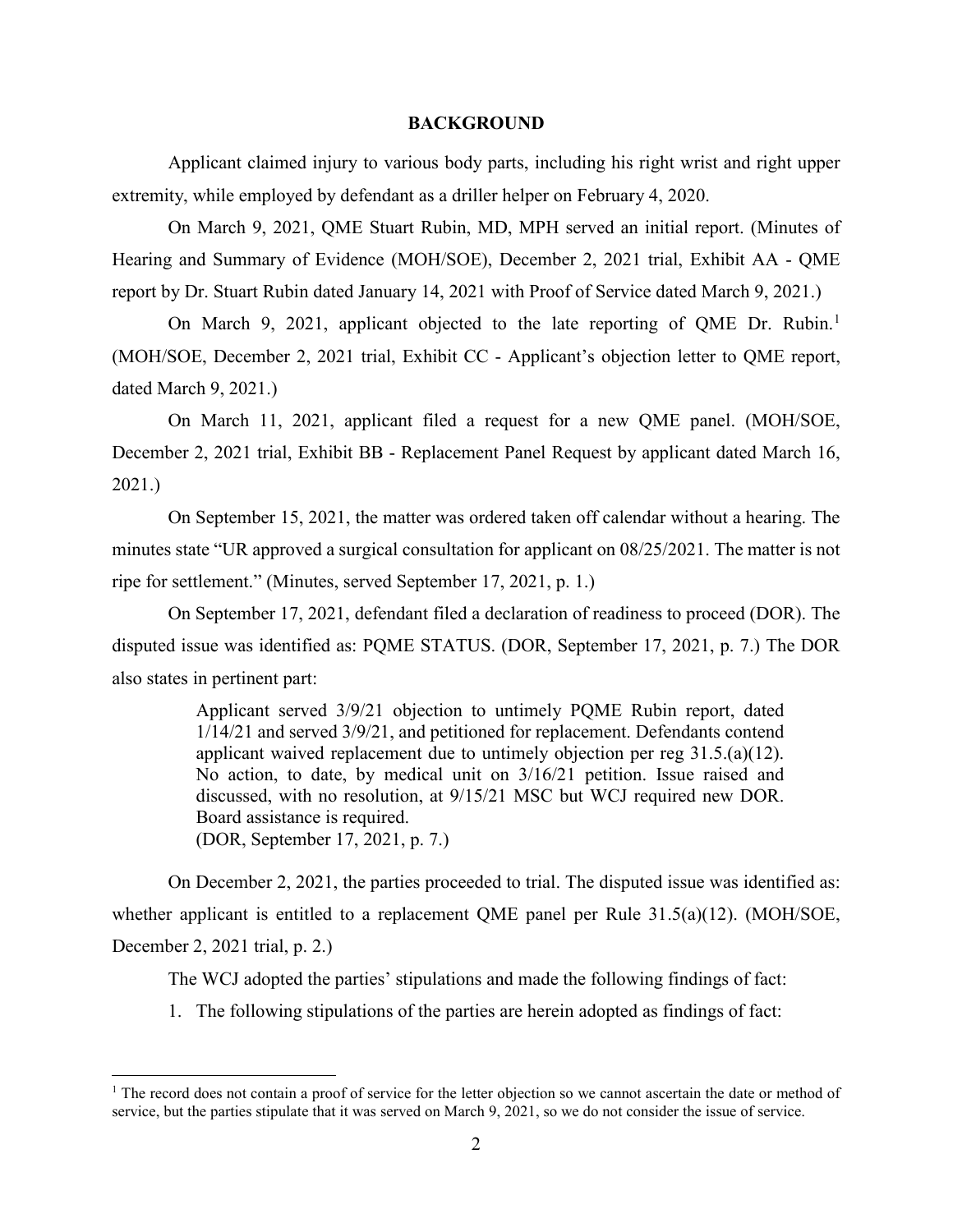a. Alvaro Munoz, born [], while employed on February 4, 2020 as driller helper at Sacramento, California by Cascade Drilling sustained injury arising out of and in the course of employment to the right wrist and claims to have sustained injury arising out of and in the course of employment to the right upper extremity.

b. At the time of the injury the employer's workers' compensation carrier was Ace American Insurance Company adjusted by ESIS.

c. No attorney fees have been paid and no attorney fee arrangements have been made.

d. There was a QME evaluation by Dr. Stuart Rubin on January 14, 2021. The initial QME report was served March 9, 2021. Applicant attorney objected to the QME report on March 9, 2021.

2. Applicant is entitled to a replacement panel. (December 6, 2021 F&O, p. 1.)

#### **DISCUSSION**

If a decision includes resolution of a "threshold" issue, then it is a "final" decision, whether or not all issues are resolved or there is an ultimate decision on the right to benefits. (*Aldi v. Carr, McClellan, Ingersoll, Thompson & Horn* (2006) 71 Cal.Comp.Cases 783, 784, fn. 2 (Appeals Board en banc).) Threshold issues include, but are not limited to, the following: injury arising out of and in the course of employment (AOE/COE), jurisdiction, the existence of an employment relationship and statute of limitations issues. (See *Capital Builders Hardware, Inc. v. Workers' Comp. Appeals Bd. (Gaona)* (2016) 5 Cal.App.5th 658, 662 [81 Cal.Comp.Cases 1122].)

A "final" order has been defined as one that either "determines any substantive right or liability of those involved in the case" (*Rymer v. Hagler* (1989) 211 Cal.App.3d 1171, 1180; *Safeway Stores, Inc. v. Workers' Comp. Appeals Bd. (Pointer)* (1980) 104 Cal.App.3d 528, 534- 535 [45 Cal.Comp.Cases 410, 413]; *Kaiser Foundation Hospitals v. Workers' Comp. Appeals Bd. (Kramer)* (1978) 82 Cal.App.3d 39, 45 [43 Cal.Comp.Cases 661]) or determines a "threshold" issue that is fundamental to the claim for benefits. (*Maranian v. Workers' Comp. Appeals Bd*. (2000) 81 Cal.App.4th 1068, 1070, 1075 [65 Cal.Comp.Cases 650].) The term 'final order' includes orders dismissing a party, rejecting an affirmative defense, granting commutation, terminating liability, and determining whether the employer has provided compensation coverage." (*Id.*, at p. 1075.) A decision issued by the Appeals Board may address a hybrid of both threshold and interlocutory issues.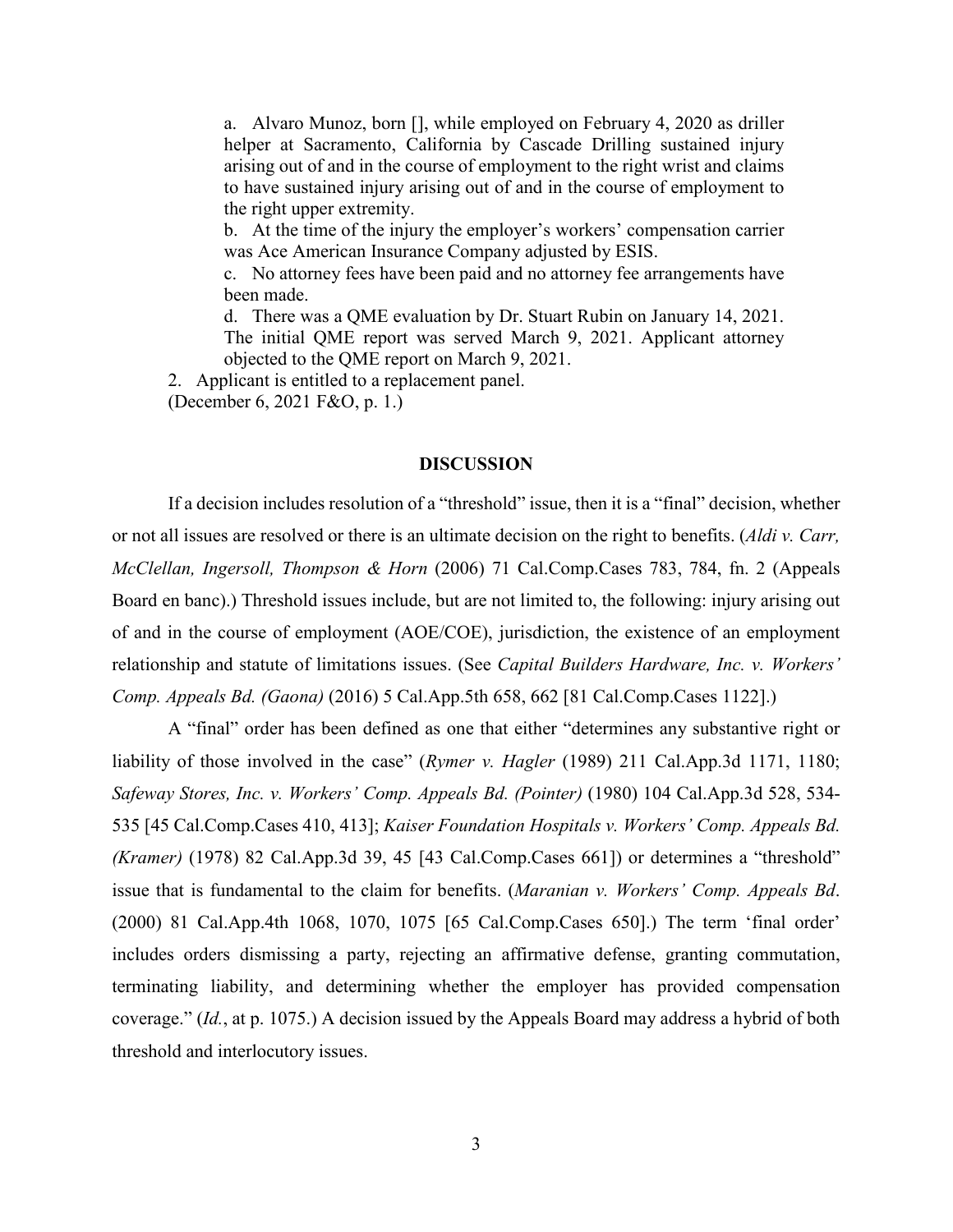If a party challenges a hybrid decision, the petition seeking relief is treated as a petition for reconsideration because the decision resolves a threshold issue. However, if the petitioner challenging a hybrid decision only disputes the WCJ's determination regarding interlocutory issues, then the Appeals Board will evaluate the issues raised by the petition under the removal standard applicable to non-final orders. Here, the F&O included a finding that applicant sustained injury AOE/COE to the right wrist. Injury AOE/COE is a threshold issue fundamental to the claim for benefits. Accordingly, the WCJ's decision is a final order subject to reconsideration rather than removal. Although the F&O contains a finding that is final, defendant only challenges the WCJ's finding that applicant is entitled to a replacement QME panel. This is an interlocutory decision and is subject to the removal standard rather than reconsideration pursuant to the discussion above. (See *Gaona, supra*.)

Removal is an extraordinary remedy rarely exercised by the Appeals Board. (*Cortez v. Workers' Comp. Appeals Bd.* (2006) 136 Cal.App.4th 596, 599, fn. 5 [71 Cal.Comp.Cases 155]; *Kleemann v. Workers' Comp. Appeals Bd.* (2005) 127 Cal.App.4th 274, 280, fn. 2 [70 Cal.Comp.Cases 133].) The Appeals Board will grant removal only if the petitioner shows that substantial prejudice or irreparable harm will result if removal is not granted. (Cal. Code Regs., tit. 8, § 10955(a); *Cortez, supra*; *Kleemann, supra*.) Additionally, the petitioner must demonstrate that reconsideration will not be an adequate remedy if a final decision adverse to the petitioner ultimately issues. (Cal. Code Regs., tit.  $8, \, \xi$  10955(a).)

The issue in the instant matter is whether Labor Code section  $4062.5^2$  $4062.5^2$  $4062.5^2$  precludes the application of Rule 31.5(a)(12) or whether the Labor Code and Administrative Director's Rules can be harmonized, as applied to the facts before us. A general principle of statutory construction is that courts do not place form over substance where doing so defeats the objective of a statute. (*Pulaski v. American Trucking Associations, Inc*. (1999) 75 Cal.App.4th 1315, 1328 [64 Cal.Comp.Cases 1231, 1236].) Here, we believe that section 4062.5 and Rule 31.5(a)(12) can be harmonized to effectuate the Legistlature's intent.

The fundamental rule of statutory construction is to effectuate the Legislature's intent. (*DuBois v. Workers' Comp. Appeals Bd*. (1993) 5 Cal.4th 382, 387 [58 Cal.Comp.Cases 286].) In most instances this can be done by looking at the plain meaning of a statute because the words of the statute, "generally provide the most reliable indicator of legislative intent." (*Smith v. Workers'*

<span id="page-3-0"></span><sup>&</sup>lt;sup>2</sup> All future statutory references are to the Labor Code unless otherwise specified.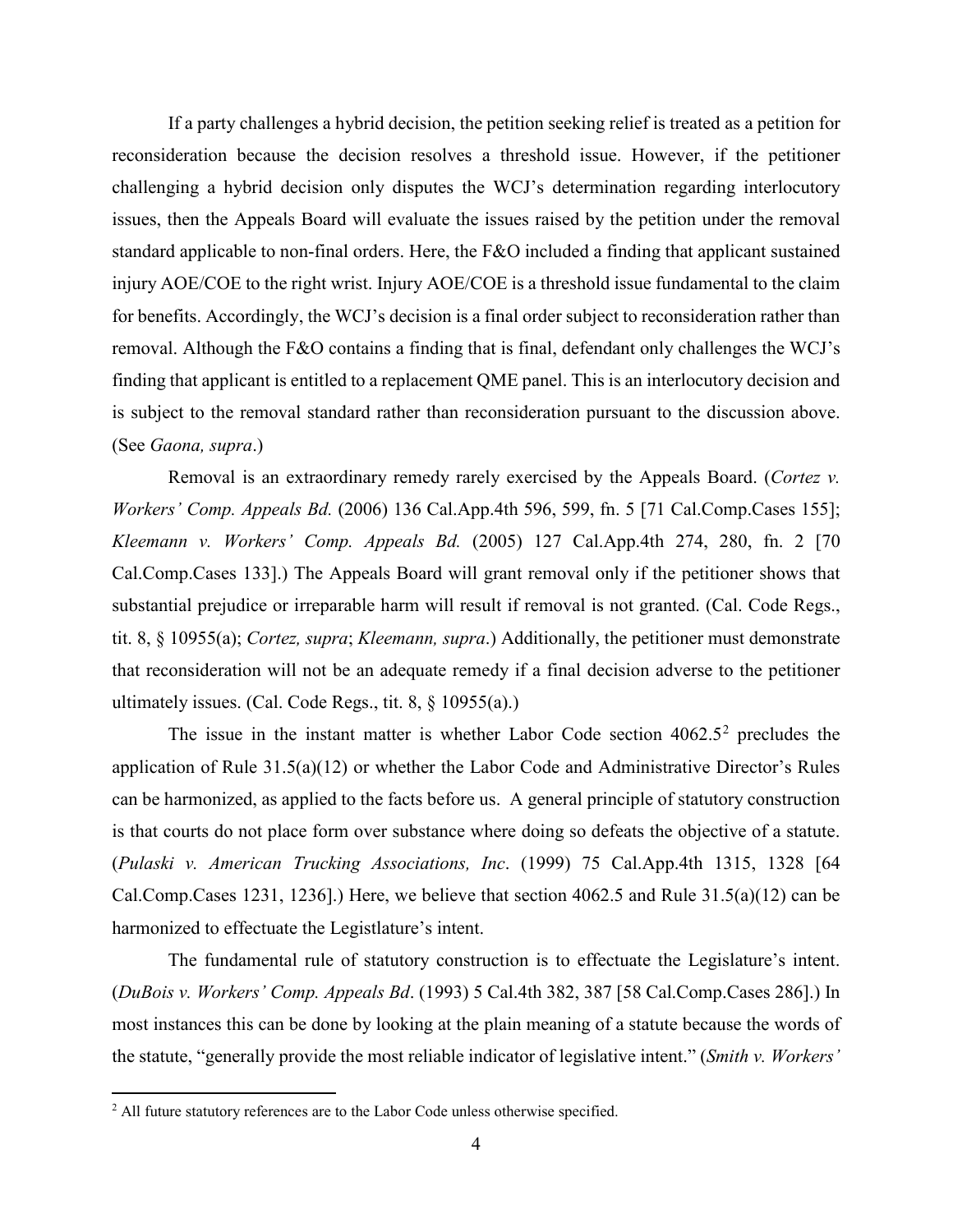*Comp. Appeals Bd*. (2009) 46 Cal.4th 272, 277 [74 Cal. Comp. Cases 575].) The words of the statute must be construed in context and "'statutes or statutory sections relating to the same subject must be harmonized, both internally and with each other, to the extent possible.'" (*Chevron U.S.A., Inc. v. Workers' Comp. Appeals Bd. (Steele)* (1999) 19 Cal.4th 1182, 1194 [64 Cal.Comp.Cases 1], quoting *Walnut Creek Manor v. Fair Employment & Housing Com*. (1991) 54 Cal. 3d 245, 268; see also *DuBois*, *supra*, at p. 388.)

Pursuant to Labor Code section 4062.5, if a panel QME fails to complete the formal medical evaluation within the time frames established by the administrative director pursuant to paragraph (1) of subdivision (j) of section 139.2, a new evaluation may be obtained upon the request of either party, as provided in sections 4062.1 or 4062.2. Section 4062.1 outlines the procedure for requesting a medical evaluation where the employee is unrepresented by an attorney. (Lab. Code, § Section 4062.1.) Relevant here, section 4062.2 outlines the procedure for requesting a medical evaluation if the employee is represented by an attorney. (Lab. Code, § 4062.2.)

Pursuant to Labor Code section  $139.2(i)(1)(A)$ , the timeframe for initial medical evaluations to be prepared and submitted shall be no more than 30 days after the evaluator has seen the employee or otherwise commenced the medical evaluation procedure. (Lab. Code, § 139.2(j)(1)(A).) Consistent with section 139.2(j)(1)(A), Rule 38 provides the QME with 30 days to issue an initial comprehensive medical-legal evaluation report. (Cal. Code Regs., tit. 8, § 38(a)- (b).)

If the QME fails to timely issue a formal medical evaluation under Rule 38, a party may request a replacement QME pursuant to Rule 31.5. Specifically, Rule 31.5(a)(12) provides that a replacement QME panel may be requested if the medical evaluator failed to meet the deadlines specified in section 4062.5 and Rule 38 and the party requesting the replacement objected to the report on the grounds of lateness prior to the date the evaluator served the report. (Cal. Code Regs., tit. 8, § 31.5(a)(12) (emphasis added).)

Previous panel decisions<sup>[3](#page-4-0)</sup> have held that a party may not wait until after an adverse report issues to raise an irregularity but must do so at the earliest opportunity. (*Turner v. PT Gaming,* 

<span id="page-4-0"></span> <sup>3</sup> Appeals Board panel decisions, unlike en banc decisions, are not binding on other Appeals Board panels and WCJs. (See *Gee v. Workers' Comp. Appeals Bd*. (2002) 96 Cal.App.4th 1418, 1425 fn. 6 [67 Cal.Comp.Cases 236].) However, panel decisions are citeable authority and may be considered to the extent their reasoning is persuasive, particularly on issues of contemporaneous administrative construction of statutory language. (See *Guitron v. Santa Fe Extruders* (2011) 76 Cal.Comp.Cases 228, 242 fn. 7 (Appeals Bd. en banc); *Griffith v. Workers' Comp. Appeals Bd*. (1989) 209 Cal.App.3d 1260, 1264, fn. 2 [54 Cal.Comp.Cases 145].)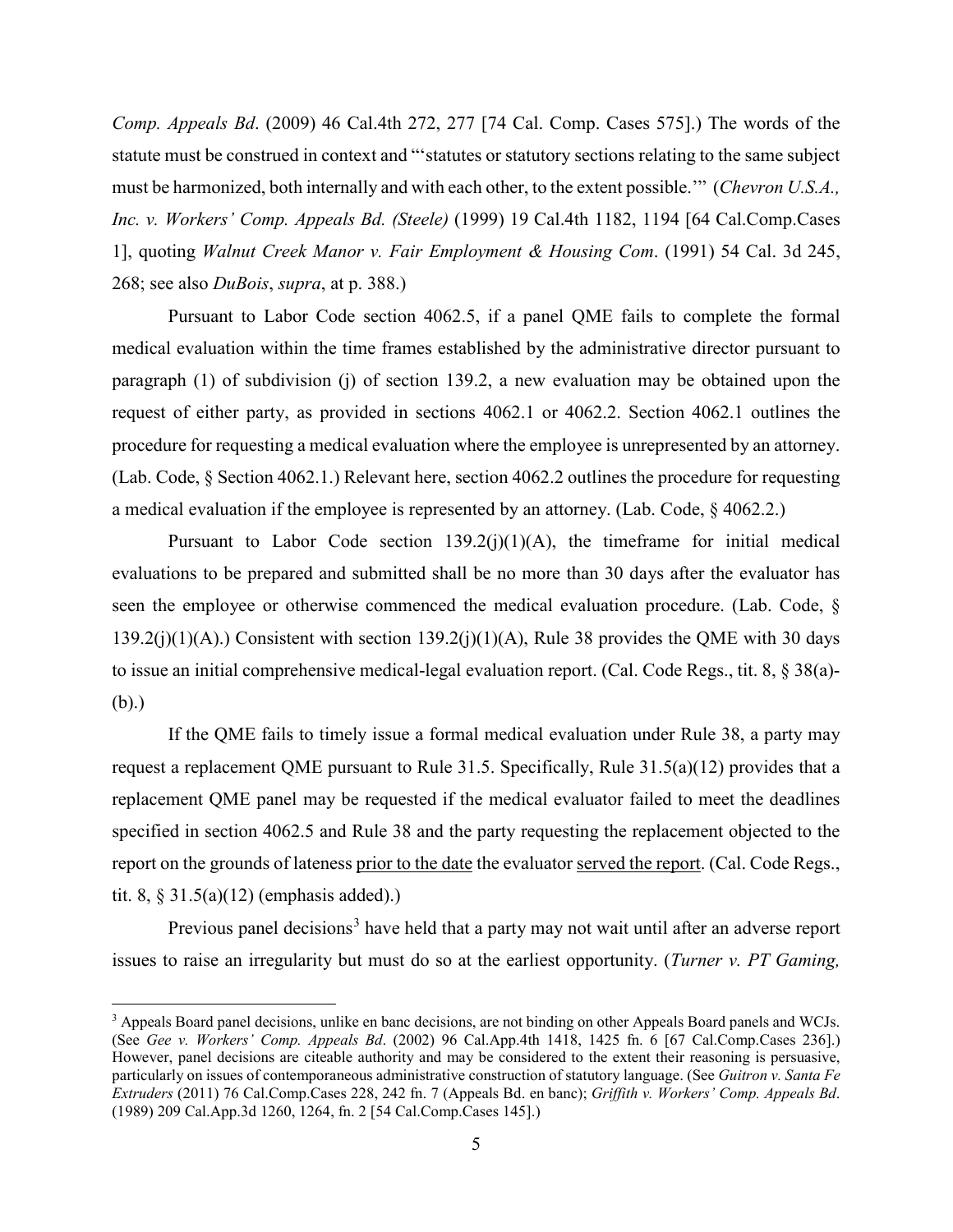*LLC* (2018) 83 Cal. Comp. Cases 1337, 1342; *Fajardo v. Workers' Comp. Appeals Bd*. (2007) 72 Cal.Comp.Cases 1158 (writ den.).)

In *Fajardo v. Workers' Comp. Appeals Bd*. (2007) 72 Cal.Comp.Cases 1158 (writ den.), an Appeals Board panel adopted and incorporated a WCJ's report which held that a party may only object to the untimeliness of a report prior to the receipt of the report. The WCJ in *Fajardo* stated that "To allow the parties to review an unfavorable report and object for the sole reason of untimely service would wreak havoc in the system and would summarily endorse doctor shopping." (*Fajardo*, *supra*, at p. 1160.)

In *County of Sonoma v. Workers' Comp. Appeals Bd. (Smith)* (2008) 73 Cal.Comp.Cases 268 (writ den.), an Appeals Board panel affirmed the WCJ's denial of a new QME panel due to the untimeliness of a QME's initial report. The WCJ in *Smith* noted that Labor Code section 4062.5 was "designed to promote expeditious litigation so that injured workers may receive workers' compensation benefits to which they are entitled in a timely manner," and that ordering a new panel after the QME had served his report would be contrary to that goal. (*Smith*, *supra*, at p. 270.)

The holdings in *Fajardo* and *Smith* are consistent with Rule 31.5(a)(12), effective February 17, 2009, which states that a replacement QME panel will be provided whenever "The evaluator failed to meet the deadlines specified in Labor Code section 4062.5 and [Rule] 38 [] and the party requesting the replacement objected to the report on the grounds of lateness prior to the date the evaluator served the report." (Cal. Code Regs. tit. 8, § 31.5(a)(12).)

The Merriam-Webster online dictionary defines "prior" as existing earlier in time : previous. (Merriam-Webster Online Dict. <https://www.merriam-webster.com/dictionary/prior> [as of February 15, 2022].) It is well established that a party must object to an untimely QME report under section 4062.5 and Rule 38 prior to the service of the report. (See *Fajardo, supra* [WCJ properly denied request for replacement QME panel when applicant waited until after receipt of report to object to its timeliness].) Here, applicant failed to object to Dr. Rubin's report prior to the date it was served upon the parties.

Accordingly, we treat the petition as one for reconsideration, grant reconsideration, and rescind the F&O.